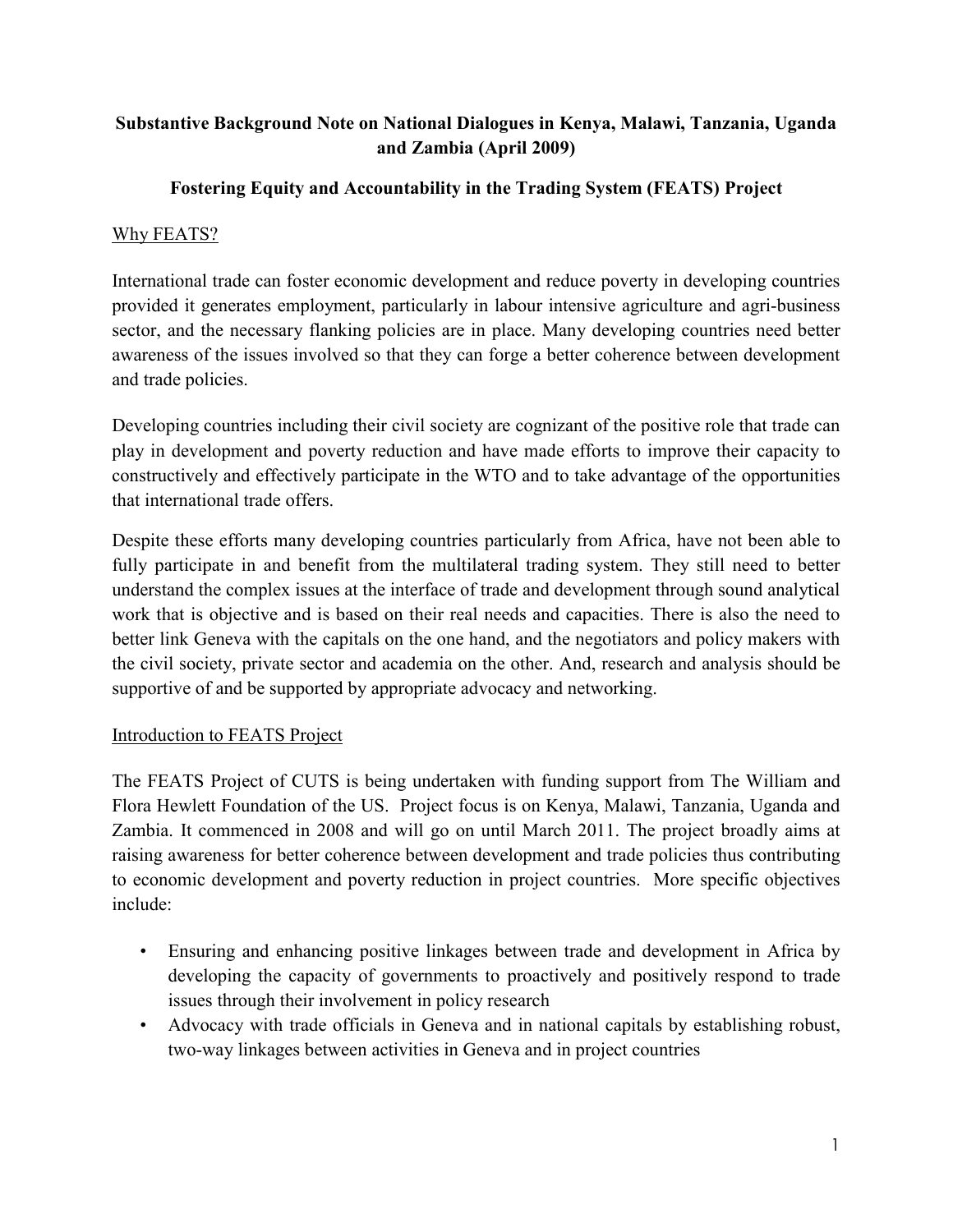• Generating a more coherent pro trade for development African voice in the formulation and implementation of trade and development policy at both the national and international levels

The project consists of three sets of activities that are organically linked. These are: policy research, advocacy and networking. Policy research aims to present inputs to the trade policy community and civil society organisations in Geneva and in national capitals in project countries on specific issues of international trade and their impact on development. Advocacy seeks changes at national and international level which are necessary to promote equity and accountability in the trading system through dialogues and targeted publications. Finally, networking activities aim to connect trade negotiators, trade policy officials, research bodies, intergovernmental and non-governmental organizations in Geneva and selected African countries with a view to achieve better understanding of the issues, and thus, to influence trade policy debate and its linkages with development.

It is believed that the organically linked activities related to research, advocacy and networking will further build the capacity of stakeholders within the project countries including the capacity of their governments to better understand, participate in and derive benefits from the international trading system and hence improve the equity and accountability of the system.

The project is divided into two phases. In the first phase (from April 2008 till September 2009), an analysis of the political economy of trade policy-making in the project countries is being undertaken. Research studies in this phase focus on issues related to trade policy-making and the role of different stakeholders to better understand the dynamics of domestic policy making environment.

The ToR for the first phase research studies were finalized at the National Inception Meetings held in the project countries in October 2008. These meetings also established National Reference Groups (NRGs) in each country. The first draft of research studies were shared with respective NRGs and revised based on their comments as well as an internal review. The revised drafts will be presented to the National Dialogues to be held in project countries in April-May 2009. (Please visit http://www.cuts-international.org/GRC/GRC-FEATS\_projects.htm for further information on FEATS project and the activities undertaken so far.)

Research studies in the second phase will focus on trade in agriculture, including looking at the dynamics of agri-business and trade facilitation issues. A specific issue within the broad context of trade in agriculture will be selected in consultation with stakeholders in each project country and in view of its importance for enhancing people's livelihoods and / or devising safety nets from possible adverse effects from trade liberalization. The research on this issue will aim to juxtapose supply-side constraints with demand-side factors and examine the linkages with livelihood issues, including employment.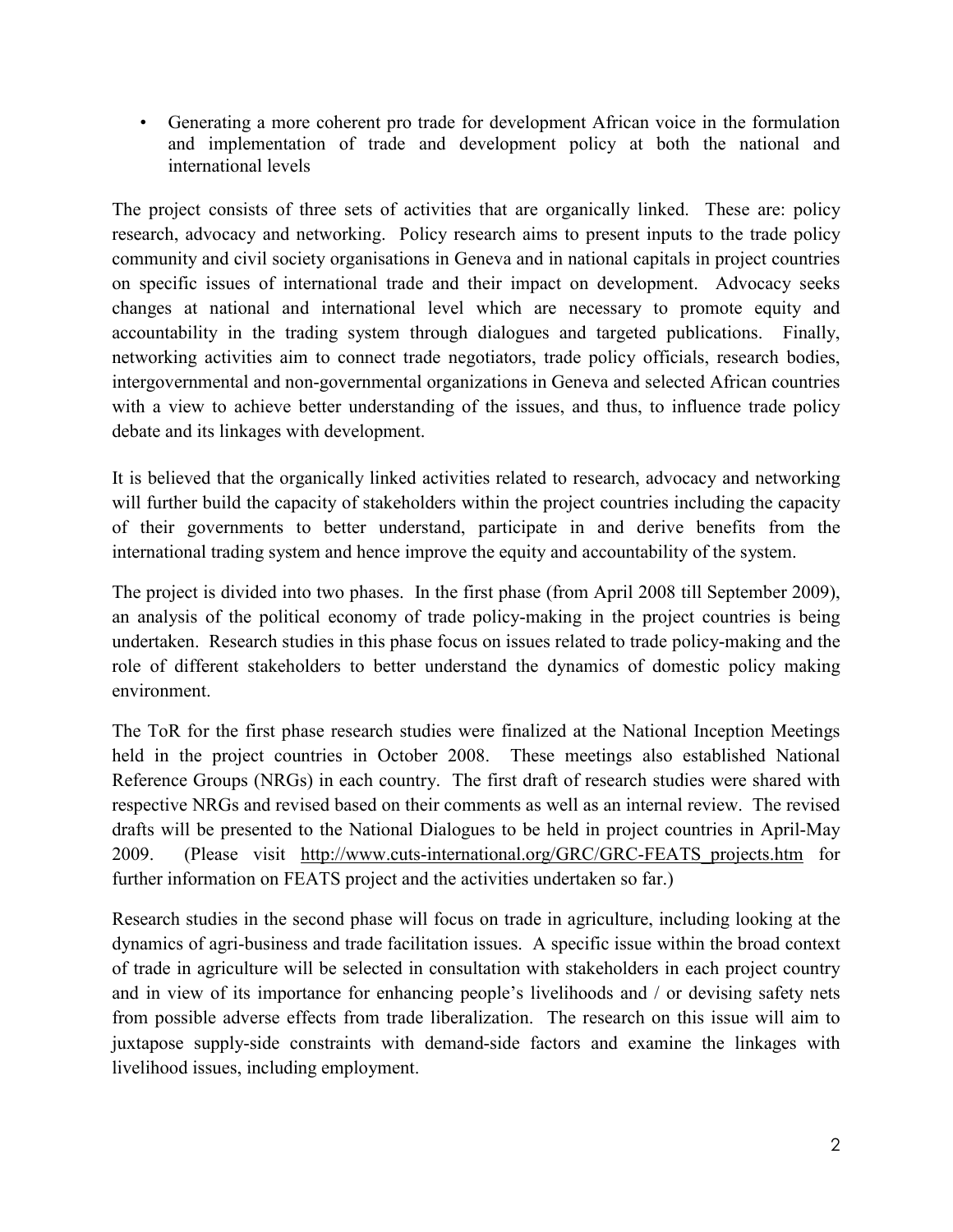The trade policy research in both phases will employ an inclusive methodology by involving representatives of the governments, civil society and researchers in the project countries.

#### FEATS National Dialogues

National Dialogues to be organized in each of the five project countries are important components of advocacy activities under the FEATS project. National Dialogues will also be the means to validate the research findings and strengthen the networks established under the FEATS project.

First set of National Dialogues will be held in April-May 2009.

### Main Objectives of National Dialogues 2009

Main objectives of the first set of National Dialogues are:

- a. To deepen the understanding of all stakeholders about CUTS International, FEATS Project and the research studies
- b. To present the drafts of first phase research studies on the political economy of trade policy making for discussion and validation
- c. To discuss and finalize the Terms of Reference for issue-specific research studies in the second phase
- d. To discuss the modalities of second phase research, and
- e. To consolidate the networks established, particularly the National Reference Groups (NRGs).

#### Outputs and Outcomes of National Dialogues 2009

Main expected outputs of the National Dialogues include:

- Summary reports of the Dialogues
- Updated lists of stakeholders with contact details
- Final Terms of Reference for the issue-specific policy research in the second phase
- Modalities for second phase research

Main expected outcomes of the Dialogues include:

- Better understanding among stakeholders of CUTS, FEATS and policy research
- Finalisation of research studies in the first phase
- Strengthened relationship with and among stakeholders